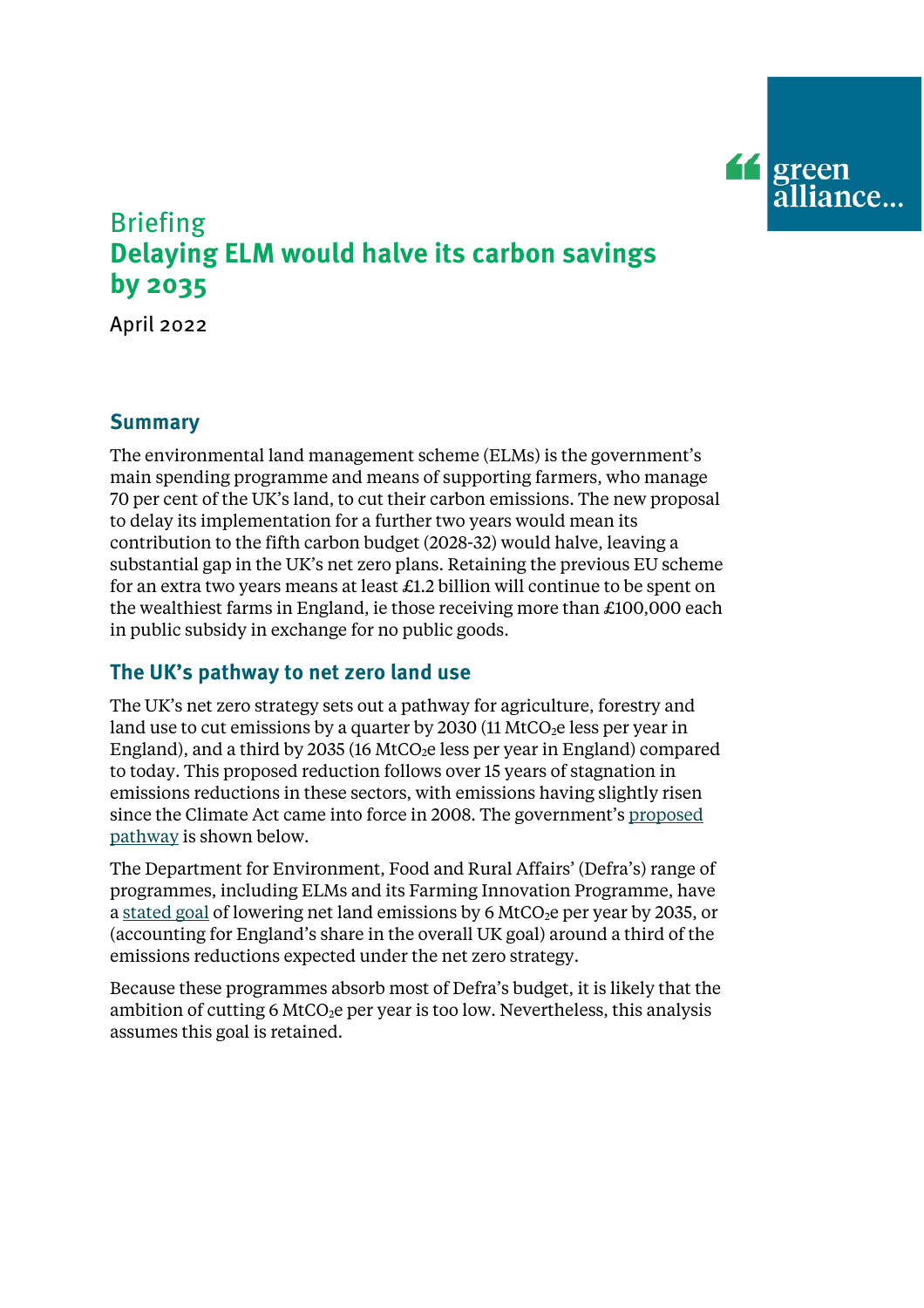

**Indicative agriculture, forestry and other land use emissions pathway to 2037**

Source: Department for Business, Energy and Industrial Strategy

### **The carbon impacts of a further delay to ELMs**

The ELM scheme is already significantly delayed from its original start date in 2020, which has been criticised by the [Public Accounts Committee.](https://publications.parliament.uk/pa/cm5802/cmselect/cmpubacc/639/report.html)  Despite this, the National Farmers' Union (NFU) and other farming lobbyists hav[e recently called for](https://www.fwi.co.uk/business/business-management/agricultural-transition/labour-backs-nfu-calls-for-two-year-pause-to-bps-cuts) a further two year delay to the implementation of ELM scheme so that it begins in 2025, with the EU's Basic Payment Scheme (BPS) - a subsidy that is paid to landowners irrespective of their carbon emissions or impacts on nature - being extended to pay farmers in the interim.

Because the BPS does not support farmers to lower their emissions, it is possible to calculate the effect of an additional two year delay to the ELM scheme on the expected emissions trajectory for farming and land in England. The analysis set out below shows that by 2035, the midpoint of the sixth carbon budget (2033-37), emissions savings would be half that expected from the ELM scheme.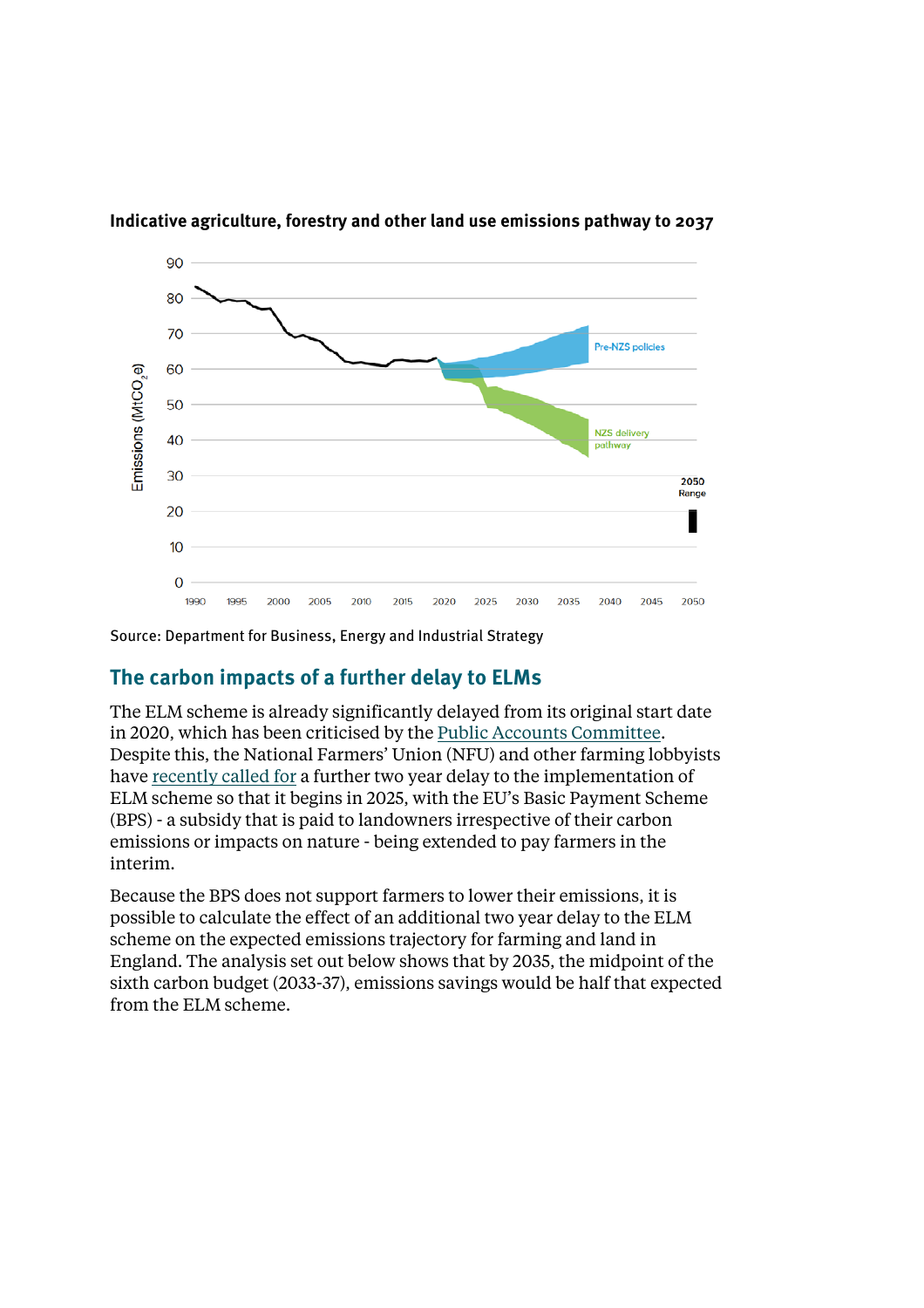

**An extra two years of ELM delay halves carbon savings by 2035**

The effect on cumulative emissions is even more stark: across the whole period to 2035, emissions savings are 60 per cent lower than expected. Because carbon budgets are cumulative over five year periods, these savings would need to be made up for elsewhere in the economy. At a farm business level, further delays to the ELM scheme would hinder the efforts of farmers to transform their operations to achieve net zero carbon emissions.

## **The financial impacts of a further delay to ELMs**

Direct payments under the BPS are linked to the area of land designated as farmland, rather than any public good outcomes associated with the land. They form the large majority of current subsidy and tend to reward the largest landowners disproportionately: the latest data shows that 64 per cent of BPS is paid to around 20 per cent [of farmers. T](https://ec.europa.eu/info/sites/default/files/food-farming-fisheries/farming/documents/direct-aid-report-2019_en.pdf)his social unfairness has been part of the justification for removing BPS, as one of the [claimed](https://www.farminguk.com/news/gove-brexit-means-leaving-environmentally-damaging-and-socially-unjust-cap_47548.html)  [benefits](https://www.farminguk.com/news/gove-brexit-means-leaving-environmentally-damaging-and-socially-unjust-cap_47548.html) of Brexit.

By contrast, the ELM scheme is designed on a 'public money for public goods' basis, so only those famers who are providing demonstrable public goods, principally as nature and climate benefits, will receive payments.

Analysis of the most recent Common Agricultural Polic[y payments data,](https://cap-payments.defra.gov.uk/SearchResults.aspx?Page=1&Sort=ADirectEAGFTotal)  from 2020, suggests that delaying the withdrawal of BPS and its replacement